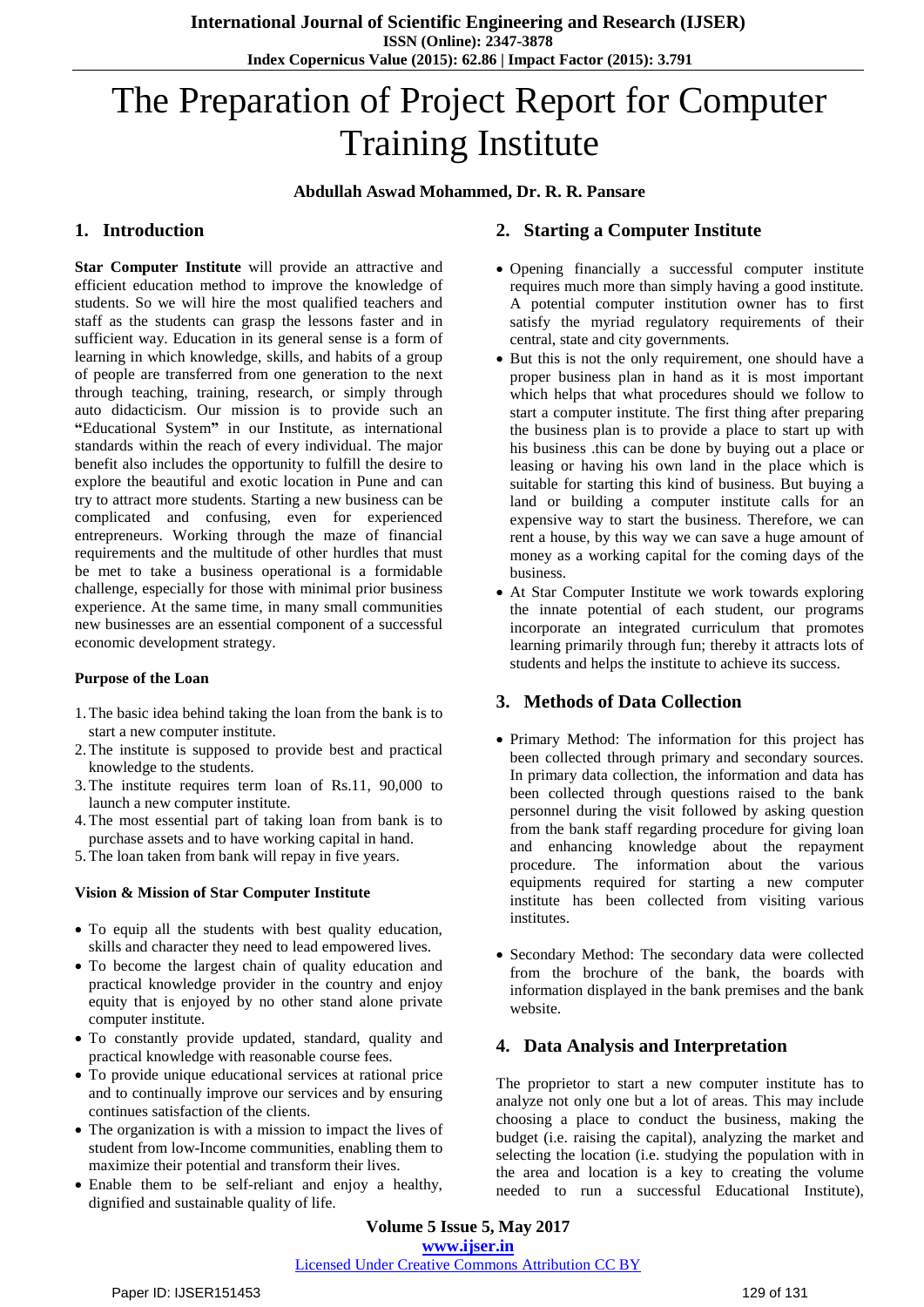equipment selection (i.e. equipment needed to be used in the Computer Institute), registration of the Institute and so on. The proprietor with his entrepreneur qualities carry's out a market research to find out about the demands and viability of different locations. The revenue will initially be low but will accelerate with time as the institute utilizes the world wide education system and provides best practical knowledge.

To analyze the financial viability, financial statements are prepared with five years projections. The profit margin for the first year may be less but will grow year by year; in order to keep the profit, may that be small after paying all statutory expenses (i.e. depreciation, interest, and many more). As the years go by the profit margin before interest and depreciation should grow more. The report shows a positive cash flow (I.e. the cash inflow minus cash outflow). The profit in the first year is seen to be a bit low than the required mark, which is quite certain as the profits are not expected to be as high as it is projected in the following years, but the ratios grow fairly as the business progresses and goes beyond the minimum requirements of 6 to 7 times. Even after the repayment of bank loan, the institute is in a healthy and strong position. In future date, the institute is expected to grow more and opening of more branches with in the cities.

#### **Investment (Cost of the Project)**

#### **Assumptions**

**STAR Computer Institute** will be providing the educational services in the beautiful city of Pune, where too many students are coming for studying purpose from various areas, due to its quality education and practical knowledge at reasonable fees, a lot of people from different areas will be attracted and in this way the profit of the institute will increase each year. I have taken some assumptions which I noticed while preparing the projected statements of the computer institute, they are as follows:

- **1.**Income is increasing from 10% up to 16% in different years.
- **2.**Expense is increasing from 7% up 13% in different years.
- **3.** Depreciation on fixed assets is taken on **Written Down Value method** as follows:
- Equipment- 10%
- Furniture & Fixtures 10%
- Computers & Printers  $30\%$

#### **4.Interest on Bank Loan is 12%**

**5. Rs. 1190000** is raised from Muslim Cooperative Bank.

**6.**The monthly installment amount is **Rs.26471**

The loan so taken will be repaid in five years according to the estimated business conditions.

## **Financial Statements of This Project**

#### **Ratio analysis of the project**

#### **1.Net Profit Ratio**

Net profit ratio indicates the profitability of the business. A high profit ratio indicates higher profitability of the business. As such net profit ratio will be desirable.

The Net Profit Ratio is found with the help of the following formula:

#### **Net Profit Ratio = Net Profit / Net Sales × 100**

## **2.Fixed Assets Turnover Ratio**

Fixed assets include net fixed assets i.e. fixed assets after providing for depreciation, a high fixed assets turnover ratio indicates the capability of the organization to achieve maximum sales with the minimum investment in fixed assets, it indicates the fixed assets are turned over in the form of sales more number of time . As such higher the fixed assets turned ratio better will be the situation.

## **Fixed Asset Turnover Ratio = Net sale/Fixed Assets**

## **3.Return on Total Resources Ratio**

Return on Total Resources ratio measures the profitability of investments in a firm. As such, higher return on total assets will always be preferred. From the following formula we can calculate the Return on Total Resources ratio:

#### **Return on Total Resources = Net profit / Total Assets ×100**

#### **4.Debt service coverage Ratio**

The Debt Service Coverage Ratio measures the company's ability to pay their debt.

A Debt Service Coverage Ratio >1 indicates that the company is generating sufficient cash flow and able to pay their debt. A Debt Service Coverage Ratio < 1 should be a cause for concern because; it indicates that the company is negatively cash flowing.

The Debt Service Coverage Ratio is found with the help of the following formula:

#### **Debt Service Coverage Ratio**

#### $=\frac{\text{Net Profit after Tax+Depreciation+Interest on loan}}{ \text{Actual result}}$ Instalment

# **5. Conclusion**

The STAR COMPUTER INSTITUTE provides quality education and practical knowledge to their students. It takes proper care of their students so that they can achieve their life goals, and it helps in attaining less dropout rates

**Volume 5 Issue 5, May 2017 www.ijser.in**

Licensed Under Creative Commons Attribution CC BY